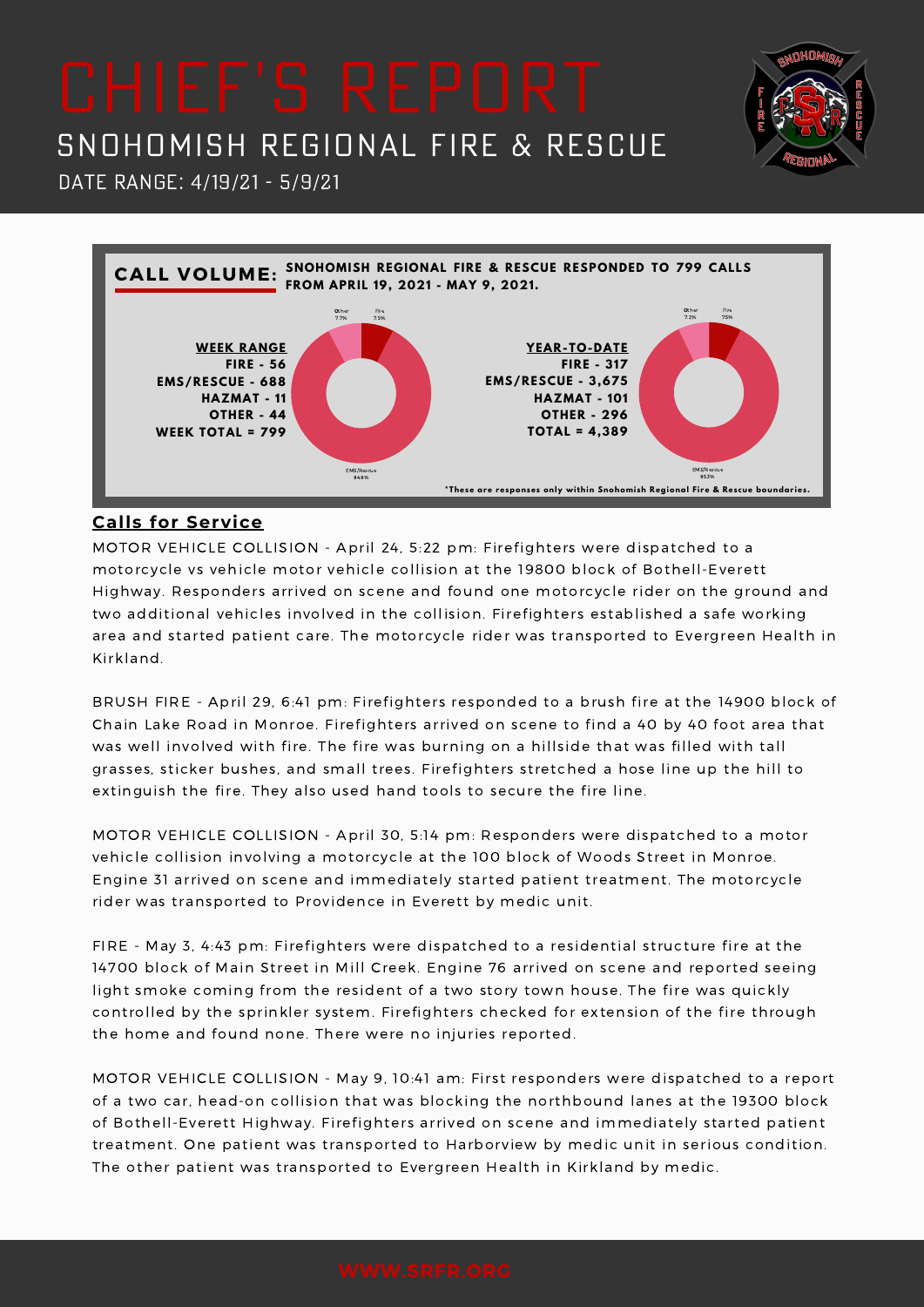Date Range: 4/19/21 - 5/9/21

## **FIRE CHIEF**

- Lieutenant Promotions: Following a rigorous assessment process, the following team members have been promoted to Lieutenant effective June 1, 2021:
	- **John Rouse**
	- Bobby Lowe
	- John Cook
	- Chris Harrott
	- **Tyler Compton**
	- Randy Mickels
	- Matt Suhayda
	- **Jeff Dickinson**
	- Ken Lawless
	- Thank you to all candidates and everyone involved in the process.
- Snohomish County PulsePoint Development Team: On April 22, Chief O'Brien attended the "kick off" meeting for the Snohomish County PulsePoint development team. PulsePoint is a 911-connected mobile phone application that allows users to view and receive alerts on calls being responded to by fire departments and emergency medical services. The app's main feature, and where its name comes from, is that it sends alerts to users at the same time that dispatchers are sending the call to emergency crews. The goal is to increase the possibility that a victim in cardiac arrest will receive cardiopulmonary resuscitation quickly. The app uses the current location of a user and will alert them if someone in their vicinity is in need of CPR.
- Retirement of Battalion Chief Bill Wirtz: On May 26, Snohomish Regional Fire and Rescue honored the retirement of Battalion Chief Bill Wirtz. B.C. Wirtz began his career at Snohomish County Fire District 7 in 1987. B.C. Wirtz demonstrated exemplary leadership, dedication, and care for his job and those around him. Among many other great accomplishments, B.C. Wirtz was instrumental in shaping a robust health and safety program for the District. B.C. Wirtz worked hard to develop relationships county-wide. He played a critical role in the formation of our county HazMat Response Team, regularly attended SNOPAC Fire TAC meetings, was a member of the Fire Data Standards Committee, and worked with the NWS Fire User Group. We at Snohomish Regional Fire and Rescue will miss B.C. Wirtz's positive attitude, dedication to the organization, and thank him for helping to improve the health, safety, and professionalism of our organization. Congratulations Bill!
- Snohomish County Fire Recruit Academy Graduation: On May 4, Snohomish Regional Fire and Rescue celebrated the graduation of four Probationary Firefighters. Congratulations to Michael Stratton, Costas Tompkins, Marcus Dolan, and Ryan Murstig! Chief O'Brien had the honor of delivering the Key Note Address.

### **ACCREDITATION**

During last Core Team meeting Camille advised that she had completed 12 responses in Cat 4 Finance. We are off to a great start!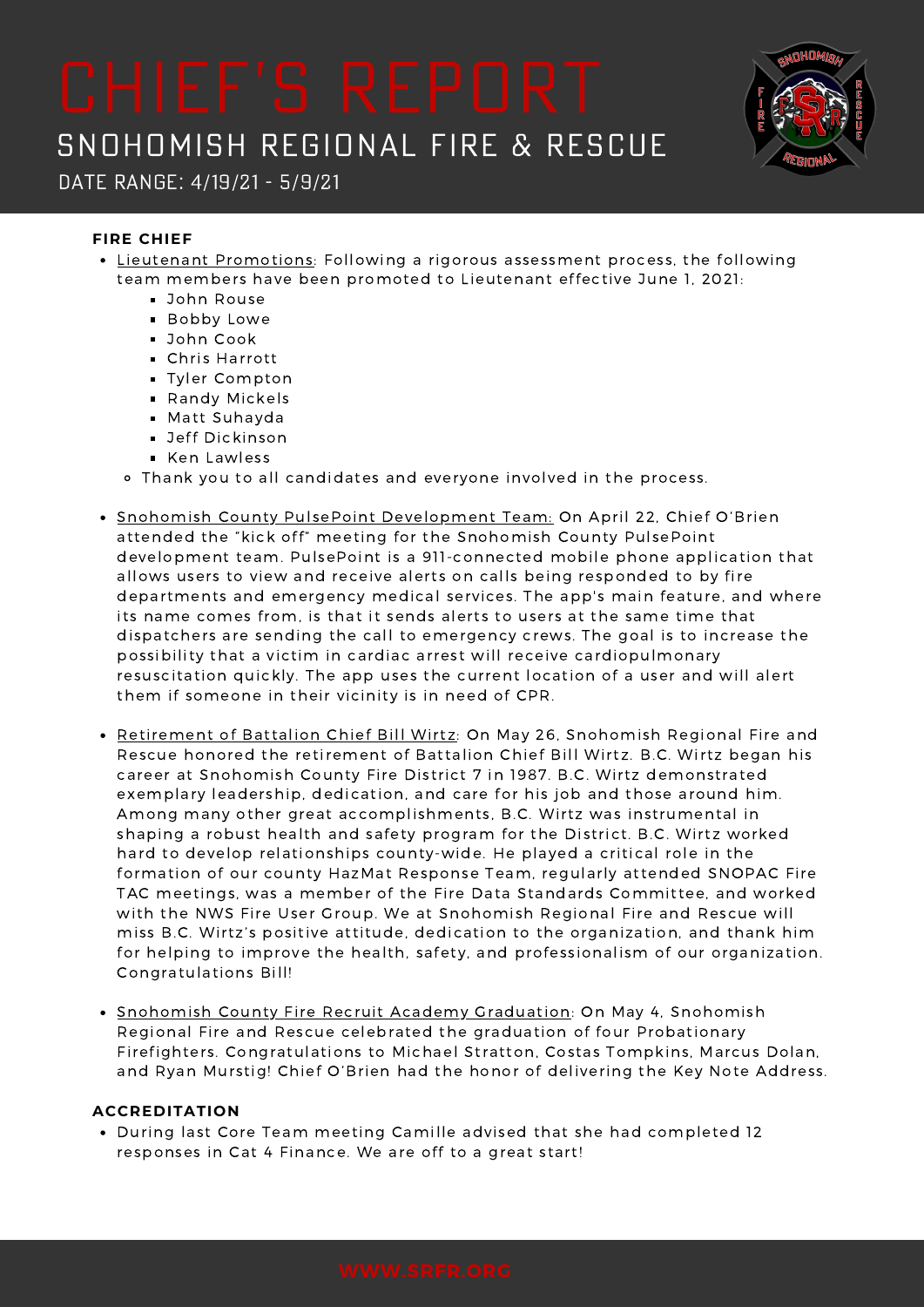

# Date Range: 4/19/21 - 5/9/21

### **EMS**

- Staff continue to work with Granite Falls Fire on the amendment to the ALS contract.
- Life Pak- 15 monitors were placed in service. Thanks to the MSO's and IT. Also a big thank you to Logistics for hosting an installation event for all the exterior components of the Life-Pak 15 monitors.
- All vaccine sites are still producing high levels of vaccine administration. Currently our members have been assisting in all 4 vaccine drive through sites (Monroe, Arlington, Boom City and Ash Way). Thank you to Scott Rybar for providing leadership at the Monroe vaccine site and to all the other members assisting in the vaccination process.
- The EMS division just finished up multi-company High Performance Trauma Management training at Station 43 training annex. The instructors did an outstanding job at conducting this high quality training.
- Staff continue to meet weekly discussing the idea of an EMS branch of the training consortium. Members from Everett Fire, South County Fire, Snohomish Fire, Marysville Fire and Snohomish Regional Fire and Rescue have been meeting once a week for the last month. Discussions are still in the preliminary phases.
- EMS staff submitted a grant application to the Medic One Foundation to help fund a Pre-Hospital Ultrasound Pilot Program. The Program will study point of care ultrasound to assist in the assessment and management of cardiac arrests. Pre-hospital ultrasound will provide an accurate way to determine whether there is cardiac contractility during PEA arrest.
- On May 22, DC Rasmussen attended the Medic One Foundation Board meeting to assist with a grant needs assessment process.

# **FIRE & LIFE SAFETY**

- Completed staffing/hiring plan to sustainably staff the Fire Marshal's office for code enforcement activities. The plan includes a breakdown of activities (plan review, new construction inspections, annual inspections/pre-fire planning) by ILA city (Lake Stevens, Mill Creek, Monroe, Sultan) for which we serve. Staff are conducting a work flow needs analysis.
- Working with IT to complete deployment of 6 iPads, 1 iPhone, and fix issues with KeySecure 6 units not connecting.
- APX SmartMap is up and running. IT is Working on a plan to push the link to all MDCs.

# **STANDARDS COMMITTEE**

Lexipol policy review schedule has been sent to executive and senior staff for beginning review cycles. Policies are tiered 1-5. Each tier will receive a 3 month review and edit time. Goal is to complete all policies by April 30, 2022. Procedures needed during this time may be added and reviewed.

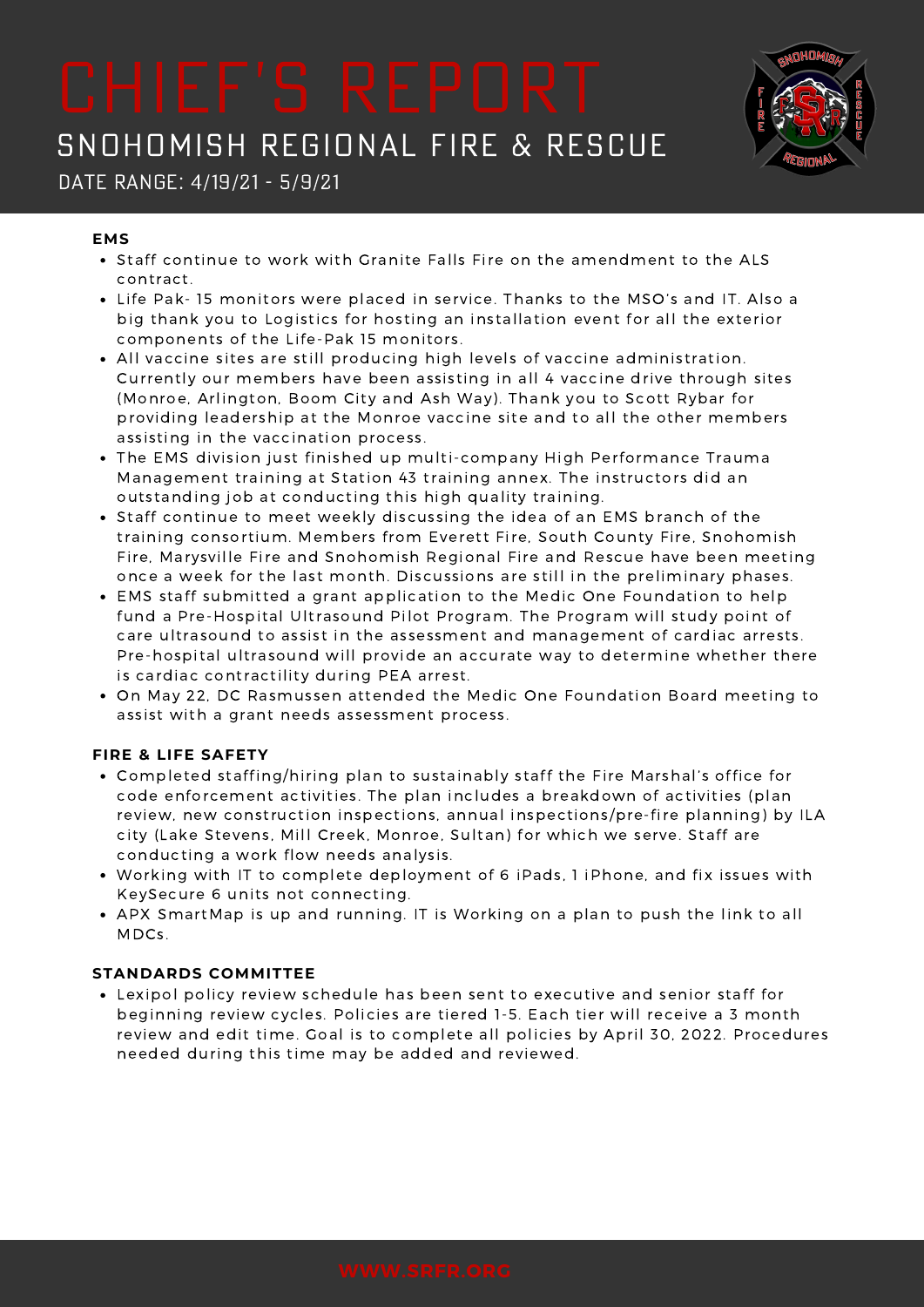

# Date Range: 4/19/21 - 5/9/21

# **LOGISTICS**

- The Logistics Division has installed the new SRFR district boundary signs.
- We received two quotes for the tenant improvement at the Administration Building for the Department of Child, Youth, Adult and Family's Services. The tenant has authorized us to move forward with the improvements.
- Rice Fergus Miller's team visited Station 83 on Friday, May 7th to take measurements and start the process of the station improvements.
- The Capital Facilities Committee, Senior Staff and members from Rice Fergus Miller Architects have been working on the conceptual design of our facilities. This includes prioritization of these projects. We have finished our recommended overview and prioritization.
- The Logistics Division assisted DC Messer with deploying new gas monitors to all the stations. The monitors have the ability to test six different gasses.
- All the portable fire extinguishers in the district facilities and vehicles have had the annual inspection performed on them.
- All of the District facilities backflow systems annual inspections have been completed.
- Staff continue to work to receive quotes for replacing station signs.
- Staff picked up 20 pallets of pandemic supplies from the County which included 65,000 gowns and 9,000 face shields.

# **OPERATIONS**

- The Deputy Chief of Operations conducted station inspections for Station's 33 A and 73 D this last week. Thank you to the crews who were very prepared and who performed extremely well. Another inspections will take place this week for 72 A.
- The Deputy Chief of Operations met with the Local's vice president in an effort to maintain consistency on all of the upcoming shift movement from the nine company officer promotions and subsequent back filling.
- Operations continues to work with the team in an effort toward completion of the Standards of Coverage and Strategic Plan.
- Michael McConnell is being placed in an Acting Captain role within the Training Division effective May 16, 2021.

# **STANDARDS OF COVER**

- Staff received a document seeking clarification of a few remaining data points from Fitch & Associates this week.
- All of the SRFR GIS information was uploaded to Fitch and Associates on 5/11/2021 so that Fitch can begin the GIS analysis of our data.
- Staff met with the consultant on 5/11/2021 to review outstanding information and to clarify how to proceed on some data elements.

# **STRATEGIC ANALYSIS**

- **Strategic plan staff worked with goal team leads to finalize each team's goals.**
- Staff met with the PIO and our strategic plan consultant to discuss layout and template of the final document.
- Once all of the goals are finalized a draft of the document will be forwarded to A.C. Huff for review at the senior staff level.